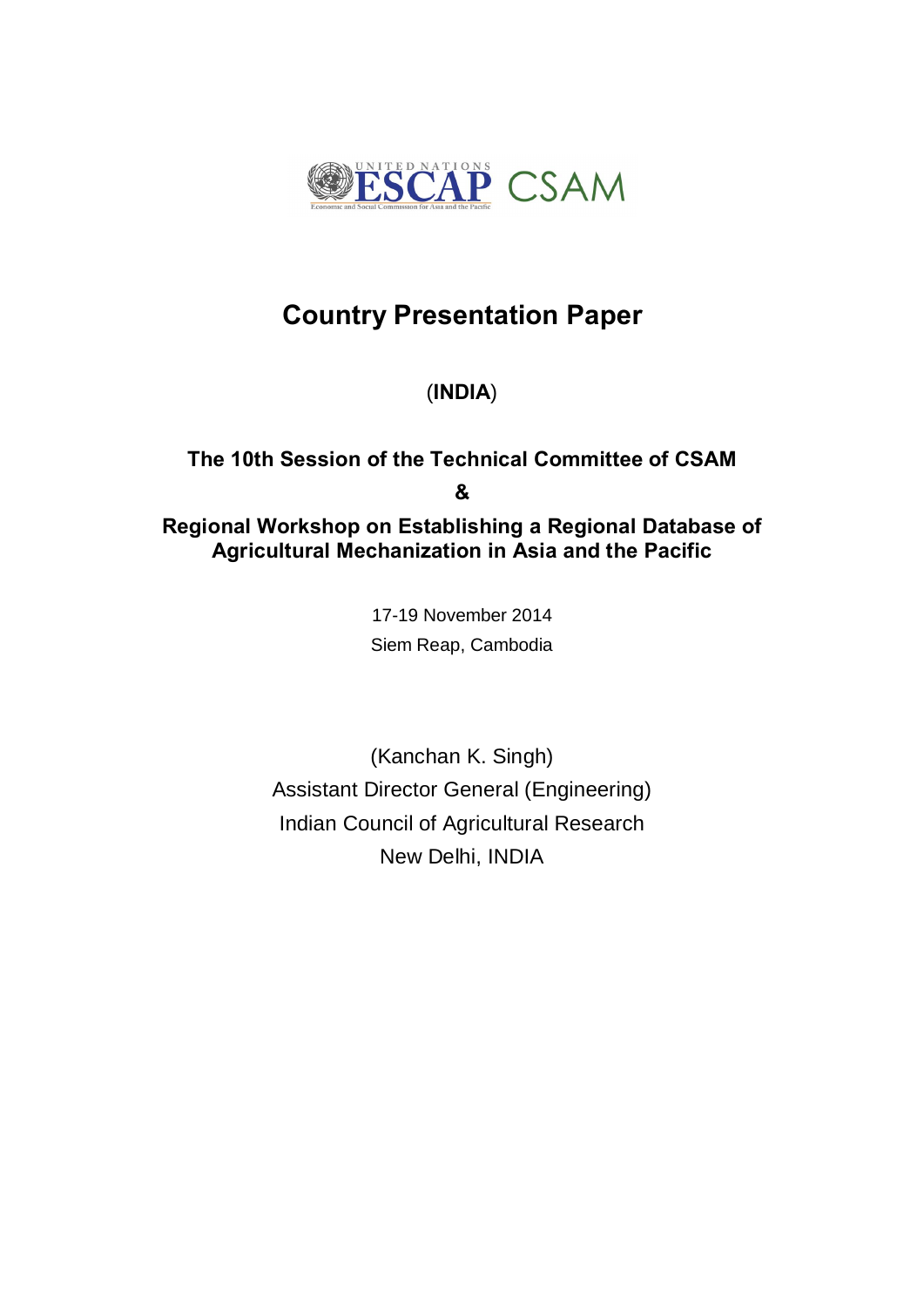## **I. Overview of the statistics system for agricultural mechanization in India**

a) Responsible agency

No agency is responsible for statistics related to agricultural mechanization in India. However, some efforts are being made under the Indian Council of Agricultural Research, New Delhi through following two institutes.

- i. Central Institute of Agricultural Engineering, Bhopal
- ii. Indian Agricultural Statistics Research Institute, New Delhi
- b) Channels, ways and frequency to collect, report and disseminate the agricultural mechanization statistics

The information on data related to tractors and power tillers in India are compiled periodically by Tractor Manufacturers Association and Power Tiller Manufacturer Association, respectively. However, there is no systematic data collection system for use of farm machinery in Indian agriculture.

c) Quantity and quality of agricultural mechanization statistics

The quantity and quality of collected data about tractor and power tillers is reliable. However, the information about region specific agricultural mechanization is collected by SAUs and data are not regularly collected and monitored.

d) Does agricultural census cover component of agricultural mechanization?

No

### **II. Gaps and Needs**

a) What are the challenges and constraints for the statistics collection and management?